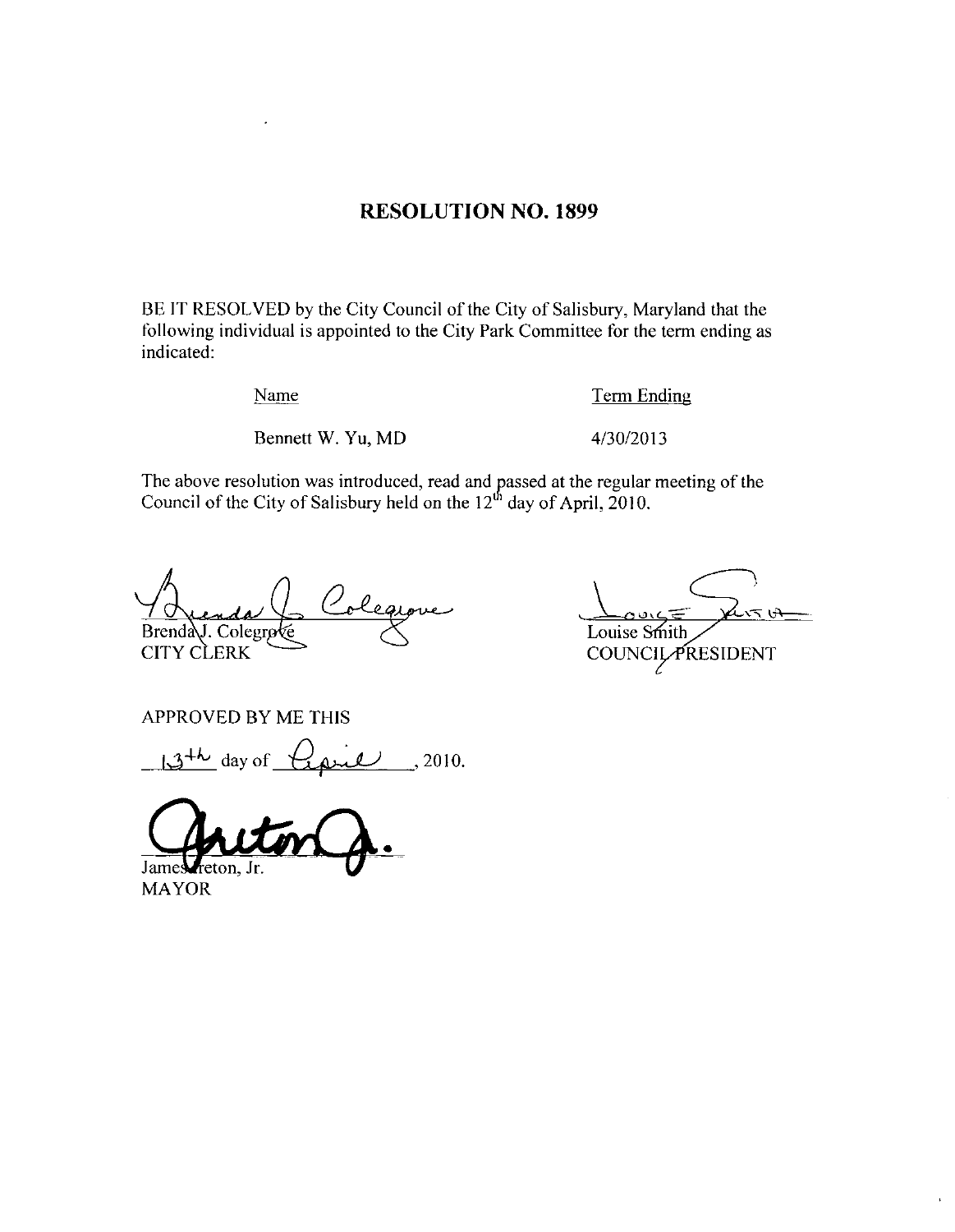# INTER

# NEMO

## OFFICE OF THE MAYOR

|          | <b>OFFICE OF THE</b>                    |
|----------|-----------------------------------------|
| To:      | John Pick                               |
| From:    | Sherrell McBride $\mathcal{H}^{\prime}$ |
| Subject: | Appointment to the City Park Committee  |
| Date:    | March 31, 2010                          |
|          |                                         |

Mayor Ireton would like to appoint the following person to the City Park Committee with a term ending as followed Candidate  $\frac{\text{Term Endi}}{4/30/2013}$ <br>Bennett W. Yu, MD  $4/30/2013$ 

Candidate **Term Ending** 

Bennett W. Yu, MD 4/30/2013<br>Attached you will find Mr. Yu's letter of interest and the Resolution necessary for his appointment. Please forward this information to the City Council so it may be placed on the agenda for the next City Council meeting. Please let me know if you have any questions.

**Attachments** 

CC: Mayor Ireton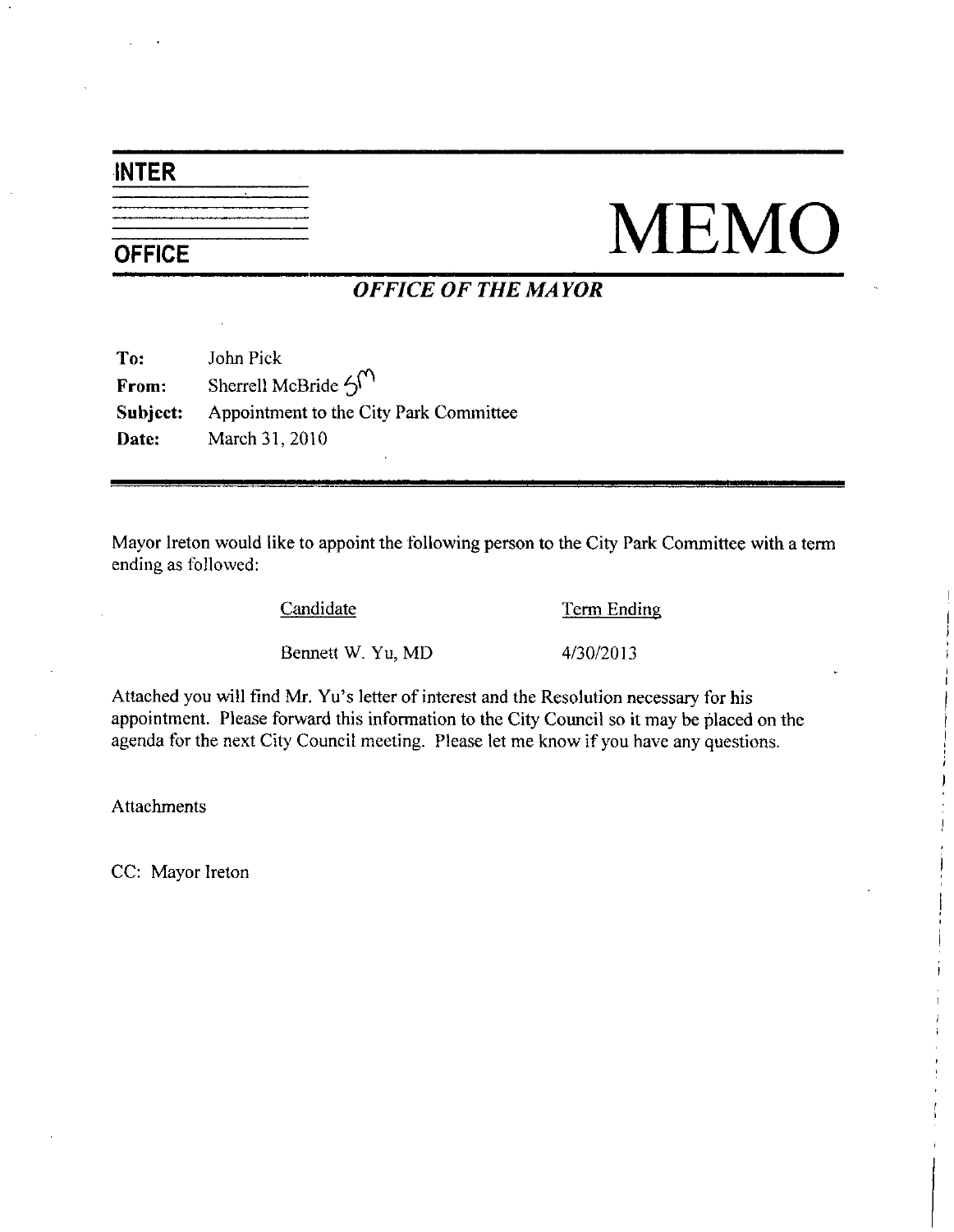### Email: bwyu777@yahoo.com

Bennett W. Yu, MD 6096 Fuller Ln Salisbury, MD 21801

Office of the Mayor City of Salisbury 125 N. Division St. Room 304 Salisbury, MD 21801

Dear Sir

Thank you for the opportunity to be considered for serving on the City Park Committee

<sup>I</sup> have lived here for three years while serving as the Medical Director ofOncology Research at PRMC. I have lived off Beaglin Park Drive, near the Museum of Wildfowl Art for two years and then at the Sleepy Hollow development off Pemberton Dr for the last year. This has given me the opportunity to appreciate the natural beauty of the city's parks Iam very familiar with the City Park as <sup>I</sup> drive by at least once per week As an active outdoor runner, I have run numerous 2-5 mile routs on the roads and trails that flank the park, and done this in all four seasons. I have also utilized the tennis courts, and visited or run through the Zoo a number of times. Because of these experiences I am committed to continue to live in close proximity to the park

I have previously served on <sup>a</sup> subdivision beautification committee when <sup>I</sup> was living in Michigan. I have also been active in charitable events related to, and an active donor to the PRMC hospital Foundation and have other opportunities to network with members of that organization. This may be relevant, since the hospital is so close to the City Park. As a citizen in good standing, I would cherish the opportunity to help beautify the Park. I also have ideas how to dovetail charitable events that may utilize and/or benefit the park.

Spending the time to help out with your team seems really worthwhile. I believe with relatively cost effective investments or gifts, the park can be enjoyed by more people, and improve the recognition of the City Park as <sup>a</sup> place to visit by other city dwellers and visitors In summary <sup>I</sup> think this park has great potential and Iwould like to share my ideas with your team

Look forward to hearing from you soon.

With kindest regards

Ben Yu, M.D.